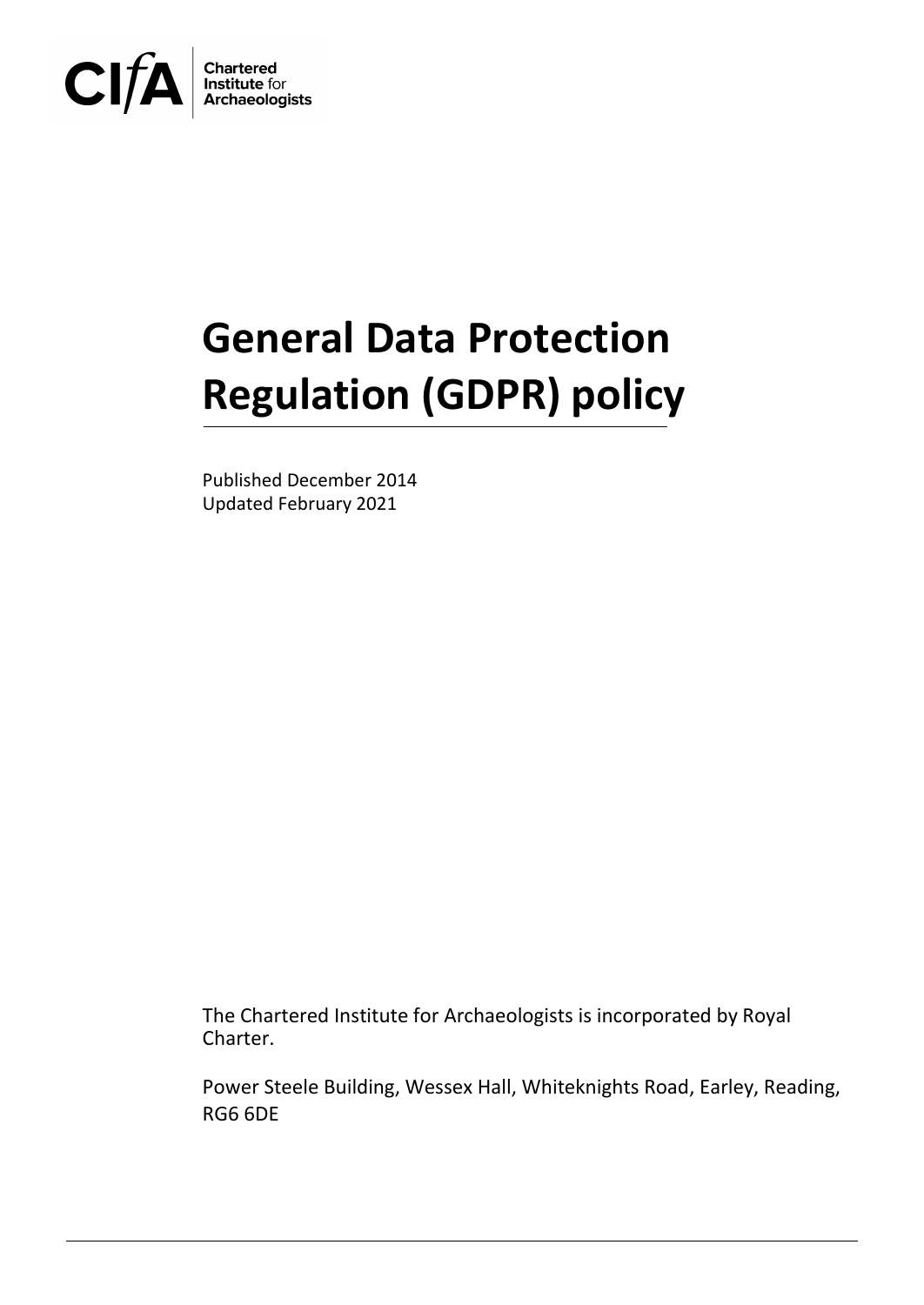## **DATA PROTECTION POLICY STATEMENT**

### **Introduction**

As a membership organisation it is necessary for the Institute to hold personal information about its members in order for us to operate efficiently and to ensure we are providing the expected membership service. It is also necessary for us to hold information about people whom we work with. These may include stakeholders, funding bodies, current, past and prospective employees, organisations and members of the public.

CIfA respects the privacy of its members and non-members and aims to act consistently with the General Data Protection Regulation (GDPR). We are registered with the Information Commissioner to process personal data and we comply with the principles of GDPR ([https://ico.org.uk/for-organisations/guide-to-data-protection/guide-to](https://ico.org.uk/for-organisations/guide-to-data-protection/guide-to-the-general-data-protection-regulation-gdpr/principles/)[the-general-data-protection-regulation-gdpr/principles/](https://ico.org.uk/for-organisations/guide-to-data-protection/guide-to-the-general-data-protection-regulation-gdpr/principles/)). In summary they are that data is

- 1. processed fairly and lawfully
- 2. obtained only for one or more specified and lawful purposes
- 3. adequate, relevant and not excessive
- 4. accurate and, where necessary, kept up to date
- 5. processed for any purpose or purposes shall not be kept for longer than is necessary for that purpose or those purposes
- 6. processed in accordance with the rights of data subjects under GDPR
- 7. secure
- 8. not transferred to a country or territory outside the European Economic Area unless that country or territory ensures an adequate level of protection for the rights and freedoms of data subjects in relation to the processing of personal data.

## **What information do we collect?**

For members we collect information which includes your title, first name, surname, gender, date of birth, qualifications, home and work contact details (phone, postal address and email address). We also collect information relating to your employment including where you are currently employed, your current position, areas of special interest, and your continuing professional development (CPD) records.

As part of the membership application process, we collect additional information relating to your qualifications (proof of completion, academic transcripts, certificates),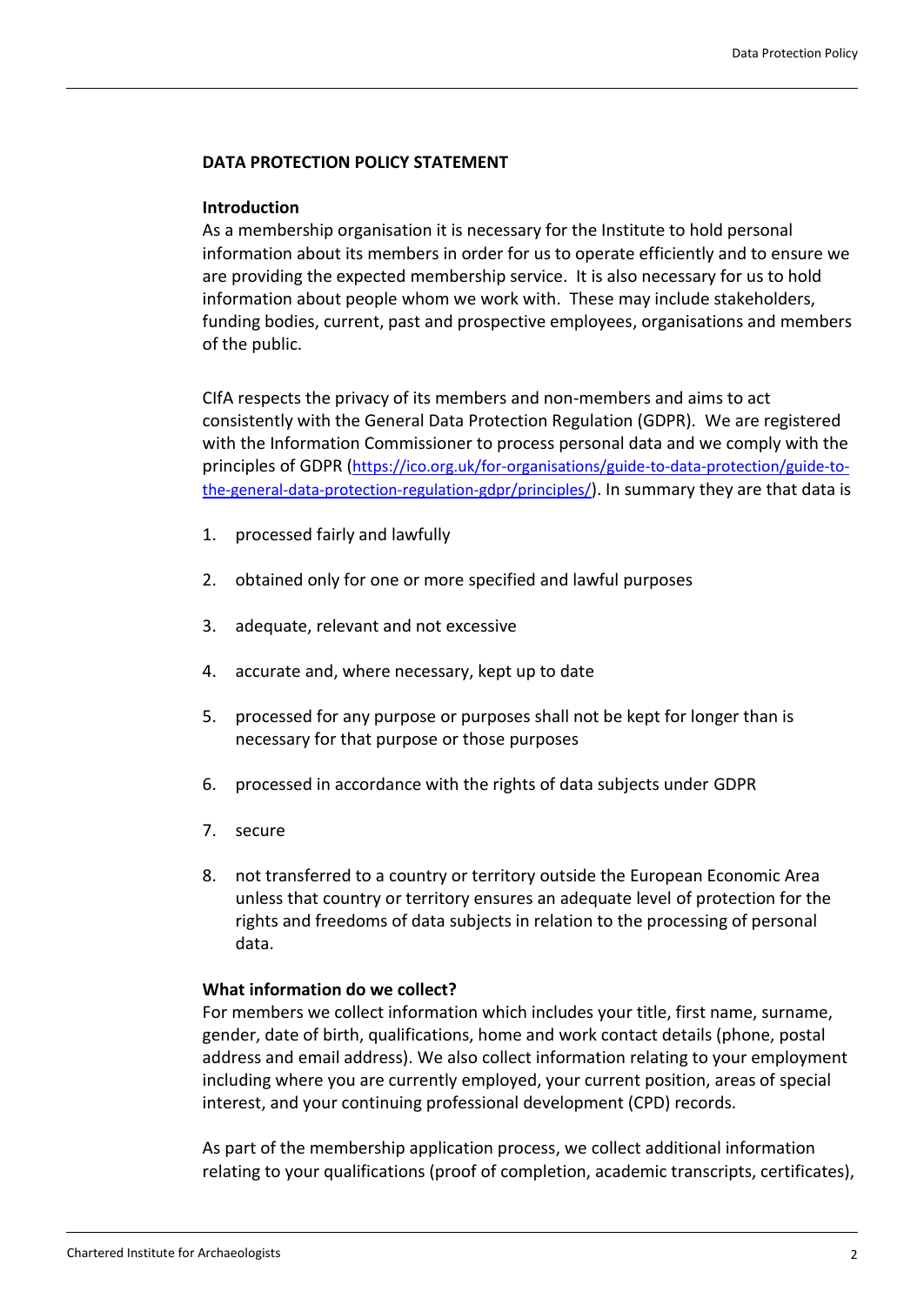a statement of competence, and we ask you to provide names and contact details of referees to support your application.

As part of the Forensic Archaeology Expert Panel application process, we use your name on our website and share your email address with other panel members.

For members who pay us by direct debit for subscription fees, we store these details until the individual changes their payment method or resigns from the Institute. For members that pay us via PayPal, we do not store credit card details, nor do we share financial details with any third parties.

For non-members (which may include stakeholders, funding bodies, current, past and prospective employees, organisations and members of the public) we may hold contact details including contact name, phone, postal address and email addresses, and information on your area of special interest. Activities may include NVQ, accredited degree and approved training and CPD assessments.

If we receive a professional conduct complaint against an individual member or Registered Organisations, relevant information and documentation relating to the allegation will be stored. This also includes personal information about the complainant, as above. Outcomes of cases will be published in accordance with the Regulations for professional conduct.

## **Why do we hold this information?**

The personal information we hold enables us to provide various products and services to members and non-members, and for us to administer your membership or contact you have with the Institute.

Information for members and organisations will be published in our online Directories on our website and is on consent given through their online record of the individual member or Responsible Post Holder (RPH). Members and stakeholders are asked regularly to update their data for these purposes.

#### **The use and disclosure of your data**

The Institute will not pass on any personal information we hold to any unrelated third party, except where we have been given express consent to do so or where required as part of our regulations or by law.

Members of our Area and Special Interest Groups may receive notifications for activities and events run by the groups. The Institute does not provide members of Group committees with member contact details and will mail this information directly. The Institute can provide the Group committees with a group member's name and general geographic location for information only.

## **Security**

The Institute uses all reasonable efforts to ensure Personal Information is held securely.